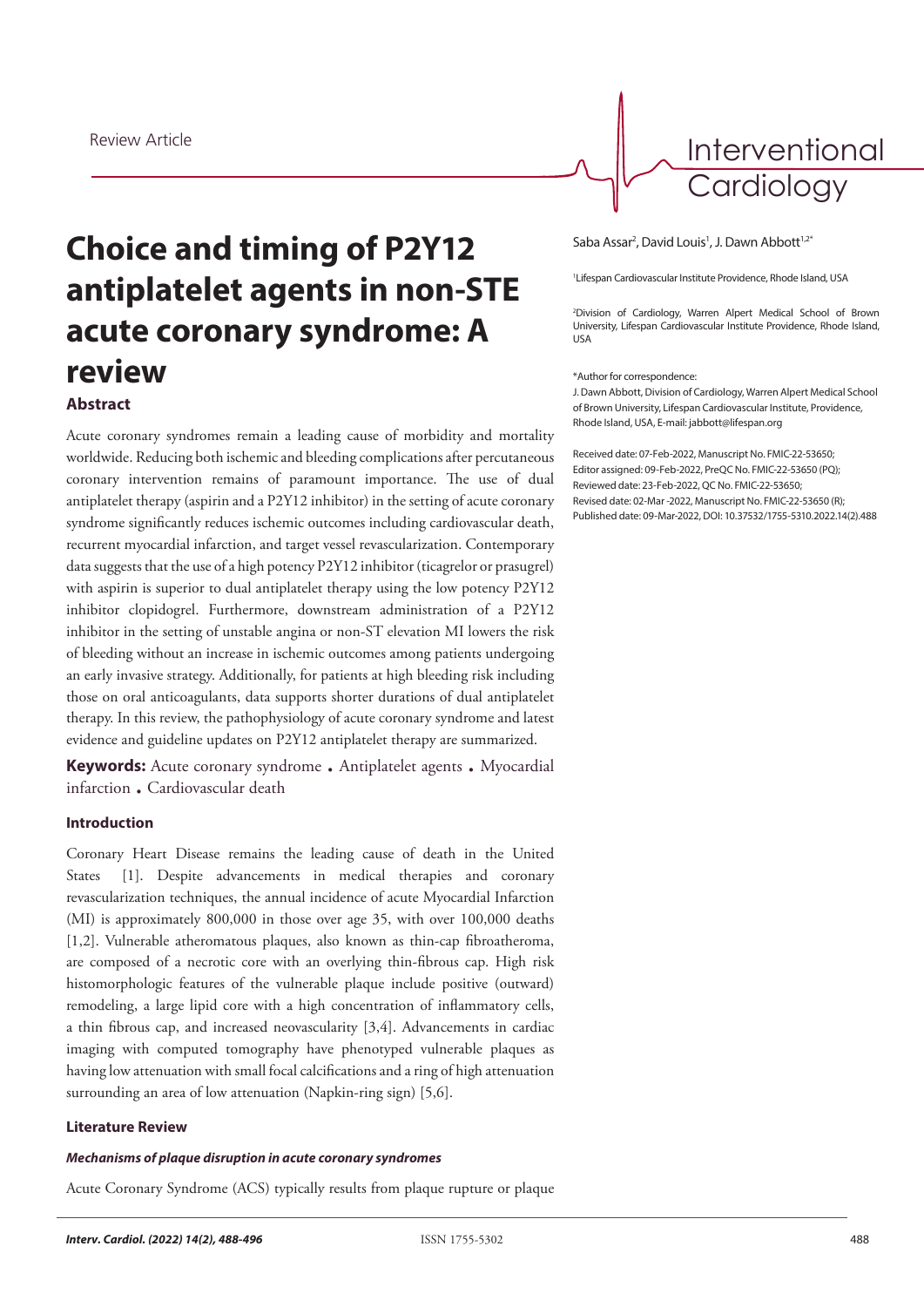erosion. Plaque rupture with local and systemic inflammation is the most common cause of ACS, resulting from overactivation of the innate and adaptive immune responses. Together, these changes lead to degradation and rupture of the fibrous cap, exposure of the thrombogenic lipid core to circulating blood products, and thrombus formation [3,7,8]. In contrast, plaque erosion results from non-laminar coronary flow at an area of inflamed endothelium resulting in endothelial detachment, neutrophil recruitment, platelet activation, fibrin formation, and thrombosis [7,9].

In addition to intrinsic activation of thrombosis in ACS, Percutaneous Coronary Intervention (PCI) triggers several vascular responses. Balloon angioplasty and stent implantation results in the combination of vascular elastic recoil, negative (inward) remodeling, and neointimal hyperplasia, placing patients at risk for vessel restenosis and Target Vessel Revascularization (TVR) [10]. Drug-Eluting Stents (DES) coated with polymers and antiproliferative agents have significantly reduced In-Stent Restenosis (ISR) and translated into lower rates of TVR compared with bare-metal stents [11-13]. Endothelial injury after angioplasty also results in platelet activation and microthrombosis, and in extreme cases contributes to distal embolization and stent thrombosis [14,15]. Antithrombotic and antiplatelet therapies, therefore, are a mandatory component in the treatment of patients with ACS or those undergoing PCI.

## *Antiplatelet agents currently used in ACS*

The benefits of irreversible platelet inhibition in the setting of ACS are certain, with early studies showing significant reductions in death and non-fatal MI compared with placebo [16,17]. This review will therefore focus on P2Y12 inhibitors. P2Y12 antagonists inhibit the binding of ADP molecules to platelet P2Y12 surface

receptors resulting in platelet inhibition [18]. Contemporary P2Y12 inhibitors include the oral agents clopidogrel, prasugrel, and ticagrelor, and the Intravenous (IV) agent cangrelor (Table 1). Over 20 years have passed since the CURE (Clopidogrel in Unstable Angina to Prevent Recurrent Events) and PCI-CURE trials revealed that non-fatal MI and recurrent ischemia are reduced with the addition of clopidogrel to aspirin in patients with Non-ST Elevation MI (NSTEMI) [19,20]. Since that time, randomized control trials including TRITON-TIMI 38 (Trial to Assess Improvement in Therapeutic Outcomes by Optimizing Platelet Inhibition with Prasugrel–Thrombolysis in Myocardial Infarction) and PLATO (Study of Platelet Inhibition and Patient Outcomes) have demonstrated that Dual Antiplatelet Therapy (DAPT) with a high-potency P2Y12 inhibitor such as prasugrel or ticagrelor reduces risk of non-fatal MI, urgent TVR, and stent thrombosis in patients with NSTEMI and ST-Elevation MI (STEMI) compared with clopidogrel [21,22]. Furthermore, the Intracoronary Stenting and Antithrombotic Regimen: Rapid Early Action for Coronary Treatment (ISAR-REACT) 5 trial observed lower rates of death, MI, or stroke, with similar rates of bleeding with the use of prasugrel compared to ticagrelor [23]. As a result, the 2021 American College of Cardiology/American Heart Association/ Society for Cardiovascular Angiography and Interventions (ACC/ AHA/SCAI) Guideline for Coronary Artery Revascularization has given Class 1b recommendations to administer a loading dose of aspirin and P2Y12 inhibitor followed by maintenance dosing in patients undergoing PCI to reduce ischemic outcomes. Furthermore, because of TRITON-TIMI 38 and PLATO, there is now a 2a recommendation to administer ticagrelor or prasugrel in preference to clopidogrel for further reduction of ischemic events including stent thrombosis [24].

| Table 1: Characteristics and properties of antiplatelet therapies. |                                    |                                        |                                     |                                    |  |
|--------------------------------------------------------------------|------------------------------------|----------------------------------------|-------------------------------------|------------------------------------|--|
|                                                                    | Clopidogrel (Plavix <sup>®</sup> ) | <b>Prasugrel (Effient<sup>®</sup>)</b> | Ticagrelor (Brilinta <sup>®</sup> ) | Cangrelor (Kengreal <sup>®</sup> ) |  |
| Formulation                                                        | Oral                               | Oral                                   | Oral                                | Intravenous                        |  |
| Bioavailability                                                    | 50%                                | 80%                                    | 36%                                 | 100%                               |  |
| Onset of action                                                    | 2-6 hours                          | 30 minutes                             | 30 minutes                          | 2 minutes                          |  |
| <b>Binding reversibility</b>                                       | Irreversible                       | Irreversible                           | Reversible                          | Reversible                         |  |
| Duration of effect                                                 | $3-10$ days                        | $7-10$ days                            | 3-5 days                            | 1-2 hours                          |  |
| Discontinuation before<br>noncardiac surgery                       | At least 5 days                    | At least 7 days                        | At least 3 days                     | 1 hour                             |  |
| Loading dose                                                       | 300 or 600 mg                      | 60 mg                                  | 180 mg                              | 30 mcg/kg                          |  |
| Maintenance dose                                                   | 75 mg/d                            | $10 \,\mathrm{mq/d}$                   | 90 mg BID                           | 4 mcg/kg/min                       |  |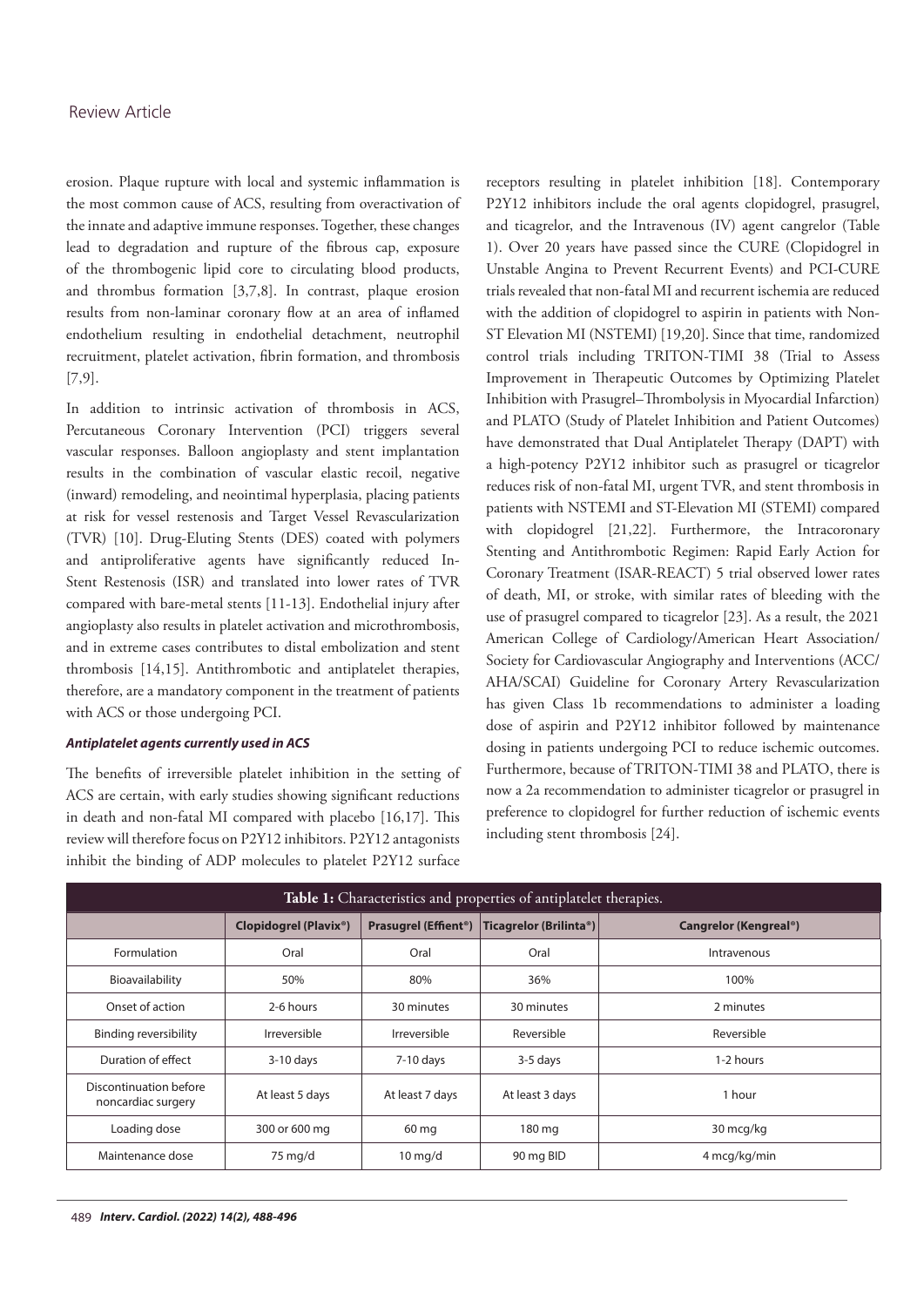| Resistance (% in population) | Yes (5%-44%)            | No      | No           | No                                                                                               |
|------------------------------|-------------------------|---------|--------------|--------------------------------------------------------------------------------------------------|
| FDA approval year            | 1997                    | 2009    | 2011         | 2015                                                                                             |
| Clinical indication          | PCI, ACS, ACS-PCI, SCAD | ACS-PCI | ACS, ACS-PCI | PCI, bridging in high ischemic risk patients<br>undergoing noncardiac invasive surgery/procedure |
|                              |                         |         |              |                                                                                                  |

**Abbreviations:** ACS: Acute Coronary Syndrome; BID: Bis In Die, twice a day; d: day; FDA: Food and Drug Administration; kg: kilogram; mg: milligrams; min: minute; PCI: Percutaneous Coronary Intervention; SCAD: Spontaneous Coronary Artery Dissection

Cangrelor, a short-acting IV P2Y12 inhibitor with rapid onset of action, should be considered in patients who have not been pretreated with oral P2Y12 inhibitor agents or are unable to take or absorb oral medications [24]. Few trials have compared cangrelor with oral P2Y12 agents. The Cangrelor vs. Standard Therapy to Achieve Optimal Management of Platelet Inhibition (CHAMPION PHOENIX) trial randomized over 11,000 patients who were undergoing either urgent or elective PCI to receive either IV cangrelor or 300 mg or 600 mg of clopidogrel, and found a significant reduction in the composite of death, MI, ischemia-driven revascularization or stent thrombosis, without an increase in severe bleeding at 48 hours [25]. A meta-analysis of the CHAMPION trials demonstrated a lower rate of composite death, MI, ischemia-driven revascularization, or stent thrombosis at 48 hours with cangrelor compared with clopidogrel. Minor bleeding was observed more frequently with the use of cangrelor [26]. In a pooled, patient-level analysis of the three CHAMPION trials, cangrelor was associated with reduced ischemic events and a reduced need for bailout/rescue glycoprotein IIb/IIIa use when compared with clopidogrel. Additionally, cangrelor was not observed to increase bleeding events [27]. There are no randomized trials comparing cangrelor to potent P2Y12 inhibitors and this is a knowledge gap that should be addressed since oral antiplatelet therapy may be delayed until the time of cardiac catheterization in patients with NSTEMI undergoing an early invasive strategy.

## *Timing of antiplatelet therapy*

There is debate on the optimal timing of P2Y12 administration in patients presenting with NSTEMI. Pretreatment before coronary angiography may reduce periprocedural ischemic events, albeit with an increased risk for major bleeding and delay in surgical revascularization [28]. The ACCOAST (Comparison of Prasugrel at the Time of Percutaneous Coronary Intervention (PCI) or as Pretreatment at the Time of Diagnosis in Patients with Non-ST Elevation Myocardial Infarction) trial revealed that pretreatment with prasugrel prior to angiography in the setting of NSTEMI did not reduce the composite of cardiovascular death, MI, stroke, urgent revascularization, or glycoprotein IIb/ IIIa inhibitor rescue therapy but was associated with increased risk of TIMI major bleeding and life-threatening bleeding

[29]. More recently, the DUBIUS (Downstream vs. Upstream administration of P2Y12 receptor Blockers in Non-ST Elevated Acute Coronary Syndromes with Initial Invasive Indication) trial compared upstream (pretreatment with ticagrelor) versus downstream (no pretreatment) administration in patients with NSTEMI undergoing invasive treatment. Downstream P2Y12 administration after coronary angiography was not superior to upstream administration, with low ischemic and bleeding events in both groups. The study was terminated early due to futility, as there was unlikely be a benefit of one over the other had the study continued. In a large Swedish retrospective analysis of almost 65,000 patients presenting with NSTEMI with plan for PCI, pre-treatment with an oral P2Y12 inhibitor did not reduce observed rates of death or stent thrombosis, but was associated with increased rates of in-hospital bleeding [30]. As a result, the 2020 European Society of Cardiology (ESC) Guidelines for the Management of Acute Coronary Syndromes in Patients Presenting without Persistent ST-Segment Elevation provided a Class 3A recommendation to not administer routine pre-treatment with a P2Y12 inhibitor in patients with NSTEMI when an early invasive strategy is planned [31].

# **Discussion**

## *Duration of antiplatelet therapy*

Determining the optimal duration of DAPT by weighing the risk of both ischemic and bleeding events is a critical step in post-PCI care (Figure 1) and risk calculators such as PRECISE-DAPT, ARC-HBR, PARIS, and DAPT have been developed and validated to help predict these risks [32-35]. Randomized control trials evaluating various durations of DAPT therapy have been published (Table 2). As a result, the 2016 ACC/AHA Guideline Focused Update on Duration of Dual Antiplatelet Therapy in Patients with Coronary Artery Disease provided a Class I indication for 12 months of DAPT after an ACS treated with PCI, and a Class 2b recommendation suggesting discontinuation of the P2Y12 inhibitor after 6 months is reasonable in the setting of high bleeding risk or overt bleeding. Additionally, prolonged DAPT greater than 12 months in patients without a high bleeding risk received a Class 2b recommendation [36].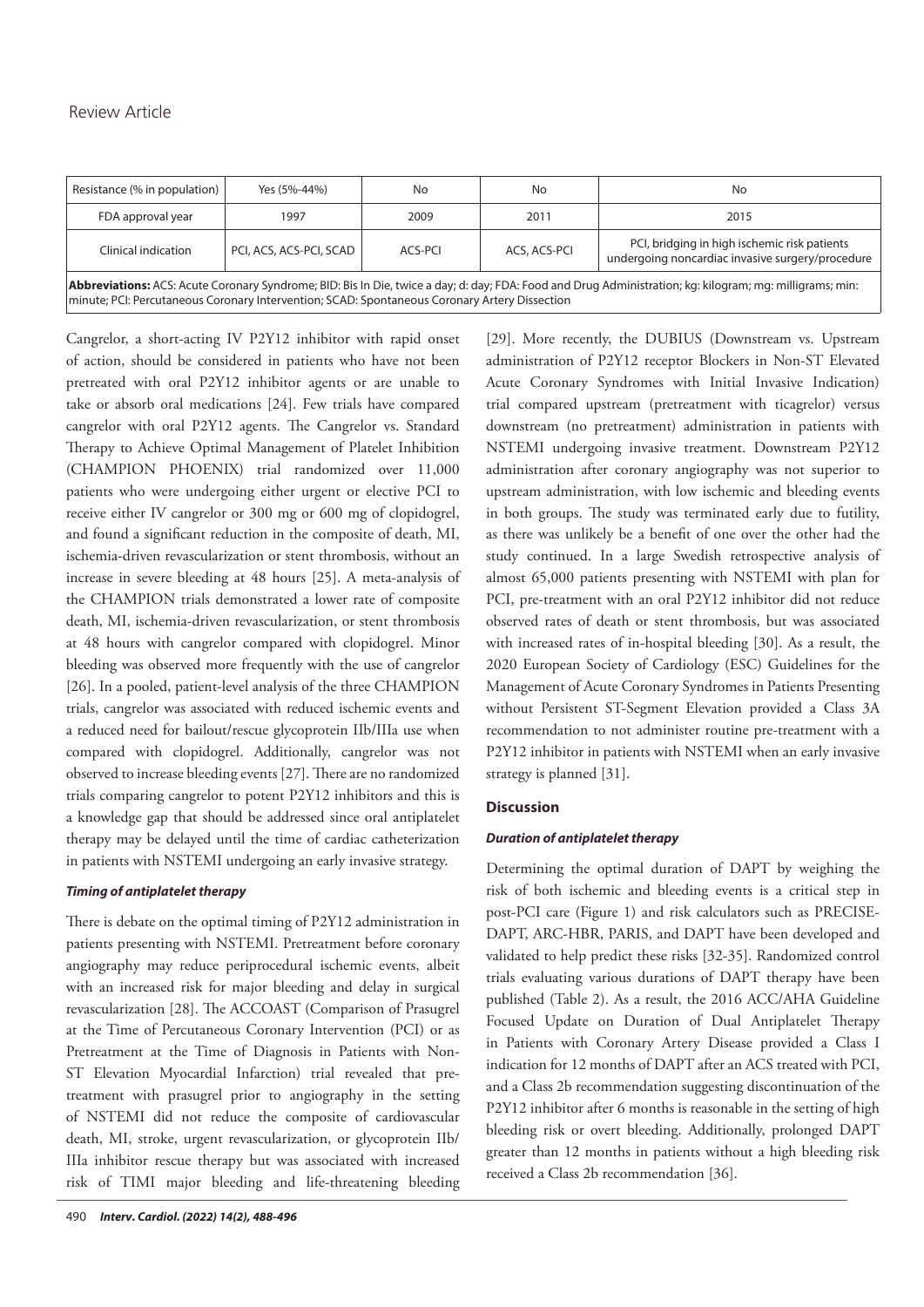

Figure 1: Categorization of patients by bleeding and ischemic risk as calculated by the PRECISE-DAPT and DAPT scores with trials supporting specific durations of therapy. Of note, colors do not correspond to guideline recommendations. This figure is not meant to encompass every clinical situation. Abbreviations: ACS: Acute Coronary Syndrome; AIR: Average Ischemic Risk; DAPT: Dual Anti-Platelet Therapy; HIR: High Ischemic Risk; HBR: High Bleeding Risk; LBR: Low Bleeding Risk; MI: Myocardial Infarction; PCI: Percutaneous Coronary Intervention

| Table 2: Major trials of antiplatelet agents in acute coronary syndrome, categorized by duration of antiplatelet therapy. |                                 |                                                                                                                                                                         |                                                                                                                                            |                                           |                         |         |  |  |
|---------------------------------------------------------------------------------------------------------------------------|---------------------------------|-------------------------------------------------------------------------------------------------------------------------------------------------------------------------|--------------------------------------------------------------------------------------------------------------------------------------------|-------------------------------------------|-------------------------|---------|--|--|
| <b>Trial (Year of</b><br><b>Publication</b> )                                                                             | <b>Patients</b><br>analyzed (n) | <b>Intervention vs. Control</b>                                                                                                                                         | <b>Primary endpoint</b>                                                                                                                    | <b>Intervention</b><br>vs. Control<br>(%) | <b>Risk (95% CI)</b>    | p-value |  |  |
| Randomized trials evaluating duration of antiplatelet therapy: 1-3 months                                                 |                                 |                                                                                                                                                                         |                                                                                                                                            |                                           |                         |         |  |  |
| STOPDAPT-2<br>$(2019)$ [37]                                                                                               | 3,009                           | Intervention: 1 month of DAPT (ASA/<br>clopidogrel or prasugrel) $\geq$ clopidogrel<br>monotherapy for 5 years.<br>Control: 1 month of DAPT $\geq$ 12 months<br>of DAPT | Composite of cardiovascular death, MI,<br>definite stent thrombosis, ischemic or<br>hemorrhagic stroke, or TIMI major or<br>minor bleeding | 2.36% vs.<br>3.70%                        | HR 0.64 (0.42-<br>0.98) | < 0.001 |  |  |
| <b>TWILIGHT</b><br>$(2019)$ [39]                                                                                          | 7,119                           | Intervention: 3 months of DAPT (ASA/<br>ticagrelor) $\geq$ ticagrelor monotherapy.<br>Control: 12 additional months of DAPT                                             | BARC type 2, 3, or 5 bleeding                                                                                                              | 4.0% vs. 7.1%                             | HR 0.56 (0.45-<br>0.68) | < 0.001 |  |  |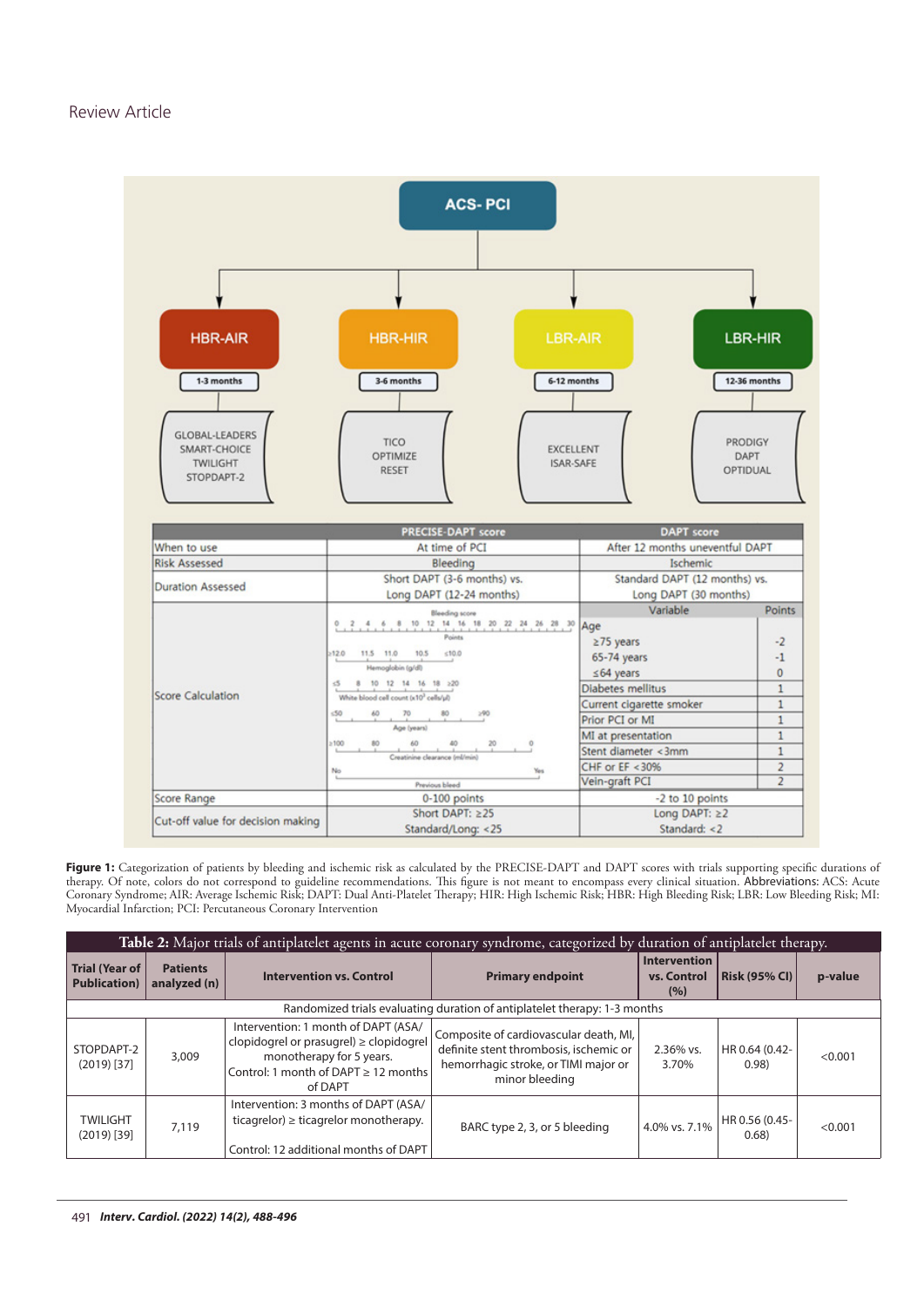| SMART-<br><b>CHOICE</b><br>$(2019)$ [40]    | 2,993                                                                     | Intervention: 3 months of DAPT<br>(Aspirin/Clopidogrel or Ticagrelor or<br>Prasugrel) followed by P2Y12 inhibitor<br>alone.                                                                                                                                                                                          | Composite of all-cause death, MI, or<br>stroke                                                              | 2.9% vs. 2.5%      | ED 0.4 ( $\sim$ to<br>(1.3) | 0.007   |  |  |  |
|---------------------------------------------|---------------------------------------------------------------------------|----------------------------------------------------------------------------------------------------------------------------------------------------------------------------------------------------------------------------------------------------------------------------------------------------------------------|-------------------------------------------------------------------------------------------------------------|--------------------|-----------------------------|---------|--|--|--|
| GLOBAL-<br><b>LEADERS</b><br>$(2018)$ [38]  | 15,968                                                                    | Control: 12 months of DAPT<br>Intervention: 1 month of DAPT<br>$(ASA/ticagrelor) \geq 23$ months of<br>monotherapy with ticagrelor.<br>Control: 12 months of DAPT (ASA/<br>clopidogrel or ticagrelor)                                                                                                                | Composite of All-cause mortality or<br>new Q-wave myocardial infarction                                     | 3.81% vs.<br>4.37% | RR 0.87, (0.75-<br>1.01)    | 0.07    |  |  |  |
|                                             | Randomized trials evaluating duration of antiplatelet therapy: 3-6 months |                                                                                                                                                                                                                                                                                                                      |                                                                                                             |                    |                             |         |  |  |  |
| <b>TICO (2020)</b><br>$[41]$                | 2,978                                                                     | Intervention: Ticagrelor monotherapy<br>following 3 months of DAPT (ASA,<br>ticagrelor).<br>Control: 12 months of DAPT (ASA,<br>ticagrelor)                                                                                                                                                                          | Composite of death, MI, stent<br>thrombosis, stroke, target-vessel<br>revascularization (MACCE)             | 2.3% vs. 3.4%      | HR 0.69 (0.45-<br>1.06)     | 0.09    |  |  |  |
| <b>OPTIMIZE</b><br>$(2013)$ [50]            | 3,119                                                                     | Intervention: 3 months of DAPT (ASA/<br>clopidogrel).<br>Control: 12 months of DAPT<br>(ASA+clopidogrel)                                                                                                                                                                                                             | Composite of all-cause death, MI,<br>stroke, or major bleeding (MACCE)                                      | 6.0% vs. 5.8%      | RD 0.17<br>$(-1.52 - 1.86)$ | 0.84    |  |  |  |
| <b>RESET (2012)</b><br>$[51]$               | 2,117                                                                     | Intervention: 3 months of DAPT (ASA/<br>clopidogrel).<br>Control: 12 months of DAPT                                                                                                                                                                                                                                  | Composite of cardiovascular death,<br>MI, stent thrombosis, target/vessel<br>revascularization, or bleeding | 4.7% vs. 4.7%      | RD 0.0%<br>$(-2.5 - 2.5)$   | 0.84    |  |  |  |
|                                             |                                                                           |                                                                                                                                                                                                                                                                                                                      | Randomized trials evaluating duration of antiplatelet therapy: 6-12 months                                  |                    |                             |         |  |  |  |
| <b>ISAR-SAFE</b><br>$(2015)$ [52]           | 4,005                                                                     | Intervention: 6 months of DAPT<br>(ASA/clopidogrel) followed by ASA<br>monotherapy.                                                                                                                                                                                                                                  | Composite of death, MI, definite/<br>probable stent thrombosis, stroke or<br>TIMI major bleeding            | 1.50% vs.<br>1.60% |                             | 0.001   |  |  |  |
| <b>EXCELLENT</b><br>$(2012)$ [53]           | 1,443                                                                     | Control: 12 months of DAPT<br>Intervention: 6 months of DAPT (ASA/<br>clopidogrel).<br>Control: 12 months of DAPT                                                                                                                                                                                                    | Composite of cardiac death, MI,<br>or ischemia-driven target vessel<br>revascularization                    | 4.8% vs. 4.3%      | HR 1.14 (0.70-<br>1.86)     | 0.6     |  |  |  |
|                                             |                                                                           |                                                                                                                                                                                                                                                                                                                      | Randomized trials of prolonged DAPT therapy>12 months                                                       |                    |                             |         |  |  |  |
| <b>OPTIDUAL</b><br>$(2015)$ [54]            | 1,385                                                                     | Intervention: DAPT (aspirin/<br>clopidogrel) for 48 months.<br>Control: DAPT for 12 months followed<br>by aspirin monotherapy                                                                                                                                                                                        | Composite of death, MI, stroke, and<br>maior bleeding                                                       | 5.8% vs. 7.5%      | HR 0.75 (0.50-<br>1.28)     | 0.17    |  |  |  |
|                                             |                                                                           | Intervention: 12 additional 18 months<br>of DAPT (aspirin/ clopidogrel or                                                                                                                                                                                                                                            | Co-primary end points: Composite of<br>definite/probable stent thrombosis                                   | 0.4% vs. 0.4%      | HR 0.29 (0.17-<br>0.48)     | < 0.001 |  |  |  |
| DAPT (2014)<br>$[55]$                       | 9,961                                                                     | prasugrel).<br>Control: DAPT for 12 months                                                                                                                                                                                                                                                                           | Composite of death, MI, stroke                                                                              | 4.3% vs. 0.9%      | HR 0.71 (0.59-<br>0.85)     | < 0.001 |  |  |  |
| <b>PRODIGY</b><br>$(2012)$ [56]             | 1970                                                                      | Composite of death, MI, stroke<br>Intervention: 24 months of DAPT (ASA/<br>clopidogrel).<br>Control: 6 months of DAPT                                                                                                                                                                                                | Composite of death, MI, or stroke                                                                           | 10.1% vs.<br>10.0% | HR 0.98 (0.74-<br>1.29)     | 0.91    |  |  |  |
| TIMI: Thrombolysis in Myocardial Infarction |                                                                           | Abbreviations: ASA: Aspirin; BARC: Bleeding Academic Research Consortium CI: Confidence Interval; DAPT: Dual Anti-Platelet Therapy; ED: Estimate of<br>Difference; HR: Hazard Ratio; MACCE: Major Adverse Cardiovascular and Cerebrovascular Events; MI: Myocardial Infarction; RD: Risk Difference; RR: Risk Ratio; |                                                                                                             |                    |                             |         |  |  |  |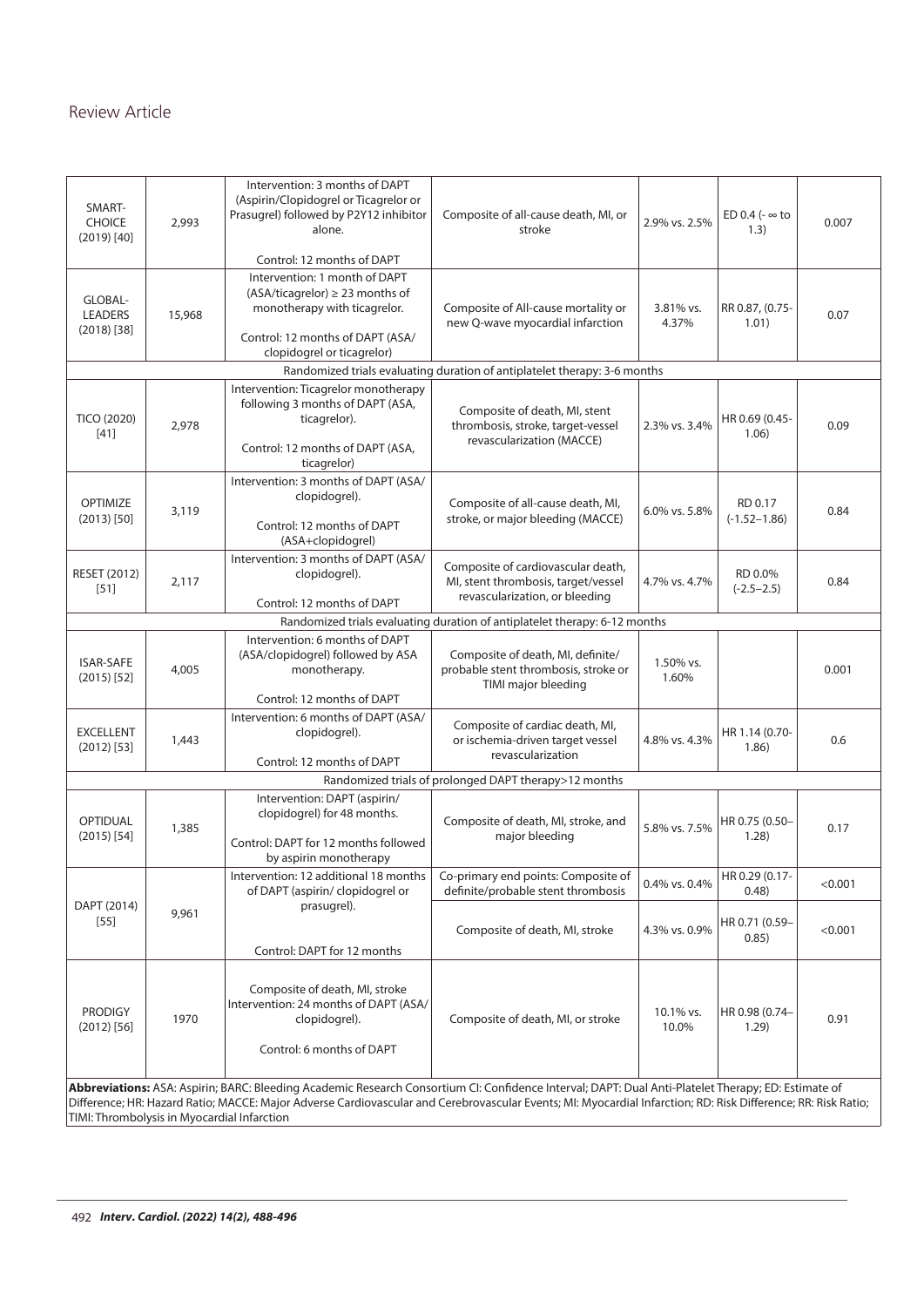Trials have since focused on short-term (1-3 months) DAPT use as well as transitioning from DAPT to monotherapy with a P2Y12 inhibitor instead of aspirin use (Table 2). The STOPDAPT-2 (Effect of 1-Month Dual Antiplatelet Therapy Followed by Clopidogrel vs. 12-Month Dual Antiplatelet Therapy on Cardiovascular and Bleeding Events in Patients Receiving PCI) and GLOBAL LEADERS (Ticagrelor Plus Aspirin for 1 Month, Followed by Ticagrelor Monotherapy for 23 Months vs. Aspirin Plus Clopidogrel or Ticagrelor for 12 Months, Followed by Aspirin Monotherapy for 12 Months After Implantation of a Drug-eluting Stent: A Multicentre, Open-label, Randomised Superiority Trial) trials assessed DAPT for 1 month duration. In the STOPDAPT-2 trial, 1-month of DAPT followed by clopidogrel monotherapy resulted in a significantly lower rate of a composite of cardiovascular and bleeding events, showing both noninferiority and superiority to 12 months of DAPT [37]. In the GLOBAL LEADERS trial, in patients who underwent PCI with DES, 1 month of DAPT followed by ticagrelor monotherapy for 23 months was produced similar results to, but not superior to 12 months of DAPT followed by aspirin monotherapy. The composite of cardiovascular events and bleeding events was similar amongst the two groups [38].

Three additional studies have evaluated the benefits of DAPT for a shortened duration of 3 months. The TWILIGHT trial randomized a population of high-risk patients who had undergone PCI and completed 3 months of DAPT, to ticagrelor monotherapy or continued DAPT. A lower incidence of bleeding without a higher risk of Major Adverse Cardiac and Cerebrovascular Events (MACCE) was noted with ticagrelor monotherapy) [39]. Similarly, the SMART-CHOICE trial assessed the safety and efficacy of 3 months of DAPT followed by P2Y12 monotherapy versus a standard 12-month regimen of DAPT, and concluded that shortduration therapy was produced similar results to longer-duration DAPT with regard to MACCE. Bleeding was also lower in the short-duration arm [40] Lastly, the TICO (Effect of Ticagrelor Monotherapy vs. Ticagrelor with Aspirin on Major Bleeding and Cardiovascular Events in Patients with Acute Coronary Syndrome) trial revealed that ticagrelor monotherapy after 3 months of DAPT was superior to DAPT for 12 months with regards to a primary composite outcome of death, MI, stent thrombosis, stroke, TVR or Thrombolysis in Myocardial Infarction (TIMI) major bleeding in patients with ACS who underwent PCI with an ultrathin biodegradable DES [41]. The composite of data supports that shorter duration of DAPT followed by P2Y12 monotherapy results in lower rates of bleeding events (40% reduction) with equivalent ischemic events.

Accordingly, the 2021 ACC/AHA/SCAI guidelines have been updated to reflect the above trials. While it remains a Class 1 indication to continue DAPT for 12 months following PCI, in selected patients undergoing PCI, discontinuation of aspirin after 1-3 months with continued P2Y12 monotherapy is now a 2a recommendation. In patients with high risk of bleeding or overt bleeding on DAPT, discontinuation of P2Y12 after 6 months may be reasonable (Class 2a recommendation) [24].

#### *Switching P2Y12 inhibitor therapies*

Patients commonly require switching between low and high potency P2Y12 inhibitors based on clinical and procedural characteristics. In 2017, the International Expert Consensus on Switching Platelet P2Y12 Receptor-Inhibiting Therapies was published to provide guidance on the various modalities of switching between P2Y12 inhibitor [42]. When switching, both the time between index PCI as well as escalation (low potency to high potency) or de-escalation (high potency to low potency) must be considered. When escalating from clopidogrel to either ticagrelor or prasugrel in the acute (<24 hours from index PCI) or early (1 day–30 days) phases, a loading dose of 180 mg or 60 mg respectively can be administered irrespective to the timing and dosing of clopidogrel. When de-escalating ticagrelor or prasugrel to clopidogrel in the acute or early phase, a 600 mg loading dose of clopidogrel should be administered 24 hours after the last dose of a high potency P2Y12 inhibitor. On the other hand, in the late (30 days–1 year) and very late (>1 year) phases, a 24 hours delay is warranted before switching between any two P2Y12 inhibitors. While a loading dose of clopidogrel is not required when deescalating from prasugrel to clopidogrel, a 600 mg load 24 hours after the last dose of ticagrelor is recommended. When escalating from clopidogrel to either prasugrel or ticagrelor, maintenance dosing can be initiated 24 hours after the last dose of clopidogrel [42].

When transitioning from cangrelor, a loading dose of the oral P2Y12 inhibitor is required. Clopidogrel and prasugrel loads should be administered immediately after discontinuation of cangrelor, while ticagrelor can be given at any point during the cangrelor infusion [42].

#### *Triple therapy*

For patients undergoing PCI who have or develop the need for oral anticoagulant therapy, including for atrial fibrillation, venous thromboembolism, and prosthetic heart valves, there is an important need to reduce ischemic events while reducing bleeding risks. The WOEST (Use of clopidogrel with or without aspirin in patients taking oral anticoagulant therapy and undergoing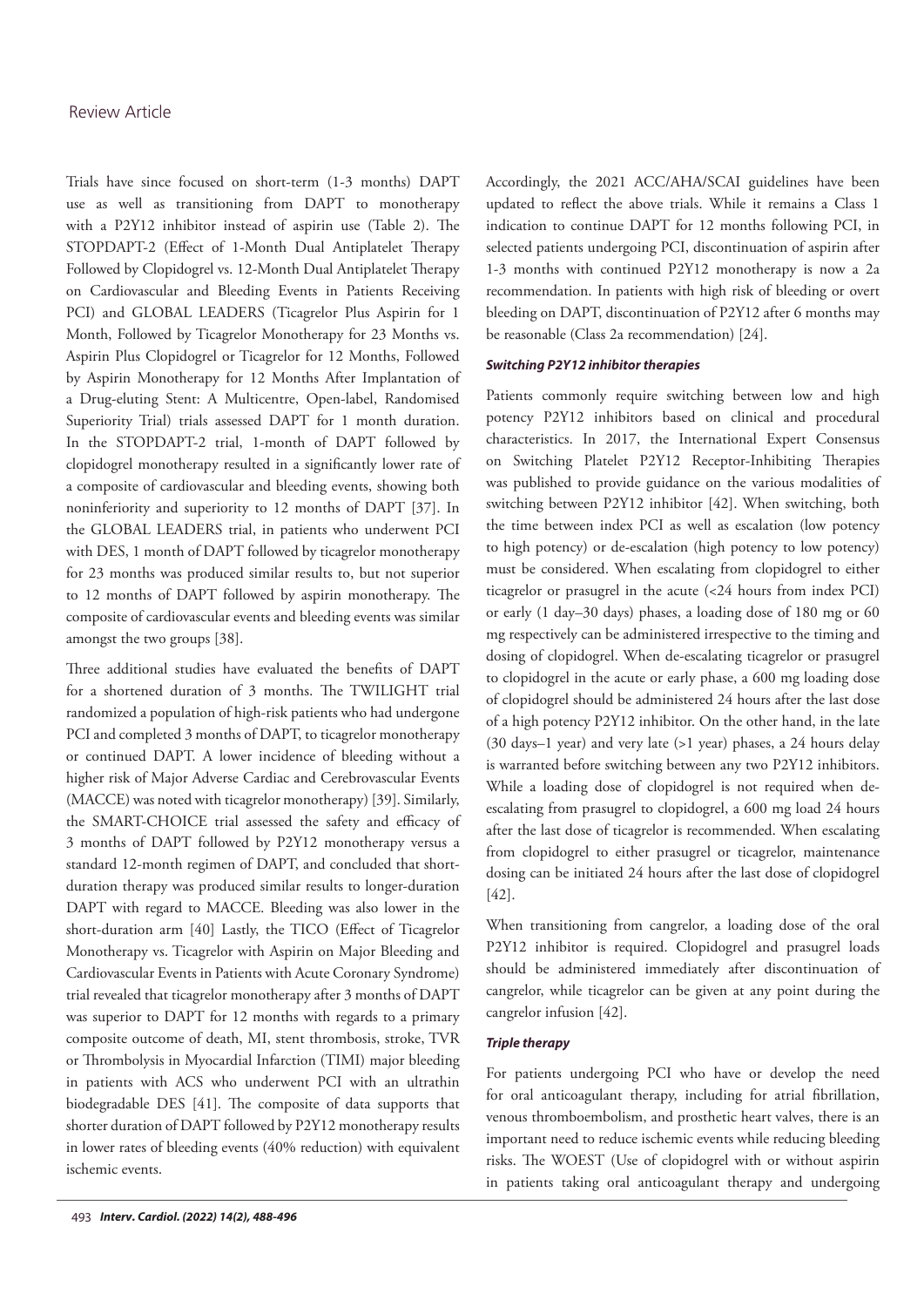percutaneous coronary intervention: An open-label, randomised, controlled trial) trial evaluated treatment with clopidogrel alone vs. DAPT (aspirin and clopidogrel) among patients on oral anticoagulation who underwent PCI. The study found that among patients on oral anticoagulation undergoing PCI, the use of clopidogrel alone reduced the frequency of bleeding events without an increase in adverse ischemic events when compared to DAPT [43]. Secondly, the PIONEER AF-PCI trial evaluated three strategies of oral anticoagulation and antiplatelet agents in patients with atrial fibrillation undergoing PCI. Patients were randomized to three groups; group 1 with high-dose rivaroxaban 15 mg plus P2Y12 monotherapy for 12 months, group 2 with low-dose rivaroxaban 2.5 mg plus DAPT for 1, 6 or 12 months and group 3 warfarin plus DAPT for 1, 6 or 12 months. The study showed that a rivaroxaban-based strategy was associated with a lower rate of clinically significant bleeding in comparison to the warfarin/DAPT strategy. MACCE outcomes were similar within the three groups [44]. Lastly, the RE-DUAL PCI (Dual Antithrombotic Therapy with Dabigatran after PCI in Atrial Fibrillation) evaluated dual therapy with dabigatran (at either a dose of 110 mg or 150 mg) and either clopidogrel or ticagrelor vs. triple therapy with aspirin, P2Y12 (clopidogrel or ticagrelor) and warfarin. Dual therapy was associated with reduced bleeding events and similar MACCE as the triple therapy group [45]. Given these findings, the 2019 focused update on atrial fibrillation guidelines gave a Class 2a recommendation for the use of P2Y12 inhibitor with a non-vitamin K oral anticoagulant (rivaroxaban or dabigatran) or a Vitamin-K Antagonist (VKA) over triple therapy with AC and DAPT [46].

Since the 2019 update, two additional trials have examined the benefits of dual therapy. The AUGUSTUS trial randomly assigned patients with atrial fibrillation who had undergone PCI and who were planning to take a P2Y12 inhibitor to receive either apixaban or VKA in addition aspirin or placebo for 6 months. The use of apixaban resulted in lower bleed compared with VKA when used in combination with P2Y12 inhibitor. Furthermore, the addition of aspirin led to an increase in bleeding risk without an increase in efficacy [47]. The ENTRUST-AF PCI trial compared the use of edoxaban with P2Y12 inhibitor to triple therapy with DAPT and VKA [48].

The 2020 ACC Expert Consensus Decision Pathway for Anticoagulant and Antiplatelet Therapy in Patients with Atrial Fibrillation or Venous Thromboembolism Undergoing Percutaneous Coronary Intervention with Atherosclerotic Cardiovascular Disease were thus updated, and provide a Class 1 indication for the discontinuation of aspirin 1 to 4 weeks after index PCI, while maintaining dual therapy with a P2Y12 inhibitor

### **Conclusion**

The study demonstrated that a combination of edoxaban and clopidogrel was produced similar results to VKA with DAPT for major or clinically relevant nonmajor bleeding, with similar ischemic outcomes. Dual antiplatelet therapy is the cornerstone of therapy in non-STE ACS, leading to decrease in ischemic events. The timing, duration, and combination of therapy should be based on the specific clinical setting to ensure the lowest incidence of ischemic and major bleeding events.

#### **References**

- 1. Virani SS, Alonso A, Aparicio HJ, et al. [Heart disease and stroke statistics-2021 update:](https://www.ahajournals.org/doi/10.1161/CIR.0000000000000950) [A report from the American heart association.](https://www.ahajournals.org/doi/10.1161/CIR.0000000000000950) Circulation. 143(8): e254-e743 (2021).
- 2. Van de Werf F. [The history of coronary reperfusion.](https://academic.oup.com/eurheartj/article/35/37/2510/580959?login=false) Eur Heart J. 35(37): 2510-2515  $(2014)$
- 3. Shah PK. [Pathophysiology of plaque rupture and the concept of plaque stabilization.](https://www.sciencedirect.com/science/article/abs/pii/S0733865105702587?via%3Dihub) Cardiol Clin. 14(1): 17-29 (1996).
- 4. Falk E, Shah PK, Fuster V. [Coronary plaque disruption.](https://www.ahajournals.org/doi/10.1161/01.CIR.92.3.657) Circulation. 92(3): 657-671 (1995).
- 5. Shaw LJ, Blankstein R, Bax JJ, et al. [Society of cardiovascular computed tomography/](https://www.sciencedirect.com/science/article/abs/pii/S1934592520304743?via%3Dihub) [north American society of cardiovascular imaging-expert consensus document on](https://www.sciencedirect.com/science/article/abs/pii/S1934592520304743?via%3Dihub) [coronary CT imaging of atherosclerotic plaque.](https://www.sciencedirect.com/science/article/abs/pii/S1934592520304743?via%3Dihub) J Cardiovasc Comput. 15(2): 93-109 (2021).
- 6. Dawson LP, Lum M, Nerleker N, et al. [Coronary atherosclerotic plaque regression:](https://www.sciencedirect.com/science/article/abs/pii/S0735109721080840?via%3Dihub) [JACC state-of-the-art review. J](https://www.sciencedirect.com/science/article/abs/pii/S0735109721080840?via%3Dihub) Am Coll Cardiol. 79(1): 66-82 (2022).
- 7. Crea F, Libby P. [Acute coronary syndromes: The way forward from mechanisms to](https://www.ahajournals.org/doi/10.1161/CIRCULATIONAHA.117.029870) [precision treatment](https://www.ahajournals.org/doi/10.1161/CIRCULATIONAHA.117.029870). Circulation. 136(12): 1155-1166 (2017).
- 8. Liuzzo G, Biasucci LM, Gallimore JR, et al. [The prognostic value of C-reactive protein](https://www.nejm.org/doi/full/10.1056/NEJM199408183310701) [and serum amyloid a protein in severe unstable angina. N](https://www.nejm.org/doi/full/10.1056/NEJM199408183310701)ew Engl J Medicine. 331(7): 417-424 (1994).
- 9. Kolte D, Libby P, Jang I-K. [New insights into plaque erosion as a mechanism of acute](https://jamanetwork.com/journals/jama/article-abstract/2776938)  [coronary syndromes.](https://jamanetwork.com/journals/jama/article-abstract/2776938) JAMA. 325(11): 1043-1044 (2021).
- 10. Chaabane C, Otsuka F, Virmani R, et al. [Biological responses in stented arteries.](https://academic.oup.com/cardiovascres/article/99/2/353/347941?login=false) Cardiovasc Res. 99(2): 353-363 (2013).
- 11. Moses JW, Leon MB, Popma JJ, et al. [Sirolimus-eluting stents versus standard stents](https://www.nejm.org/doi/full/10.1056/NEJMoa035071) [in patients with stenosis in a native coronary artery.](https://www.nejm.org/doi/full/10.1056/NEJMoa035071) New Engl J Medicine. 349(14): 1315-1323 (2003).
- 12. Camenzind E, Wijns W, Mauri L, et al. [Stent thrombosis and major clinical events at](https://www.sciencedirect.com/science/article/abs/pii/S0140673612613361?via%3Dihub)  [3 years after zotarolimus-eluting or sirolimus-eluting coronary stent implantation: A](https://www.sciencedirect.com/science/article/abs/pii/S0140673612613361?via%3Dihub) [randomised, multicentre, open-label, controlled trial.](https://www.sciencedirect.com/science/article/abs/pii/S0140673612613361?via%3Dihub) Lancet. 380(9851): 1396-1405 (2012).
- 13. Stettler C, Wandel S, Allemann S, et al. [Outcomes associated with drug-eluting and](https://www.sciencedirect.com/science/article/abs/pii/S0140673607614445?via%3Dihub) [bare-metal stents: A collaborative network meta-analysis.](https://www.sciencedirect.com/science/article/abs/pii/S0140673607614445?via%3Dihub) Lancet. 370(9591): 937-948 (2007).
- 14. Dangas GD, Caixeta A, Mehran R, et al. [Frequency and predictors of stent thrombosis](https://www.ahajournals.org/doi/10.1161/CIRCULATIONAHA.110.981688)  [after percutaneous coronary intervention in acute myocardial infarction.](https://www.ahajournals.org/doi/10.1161/CIRCULATIONAHA.110.981688) Circulation. 123(16): 1745-1756 (2011).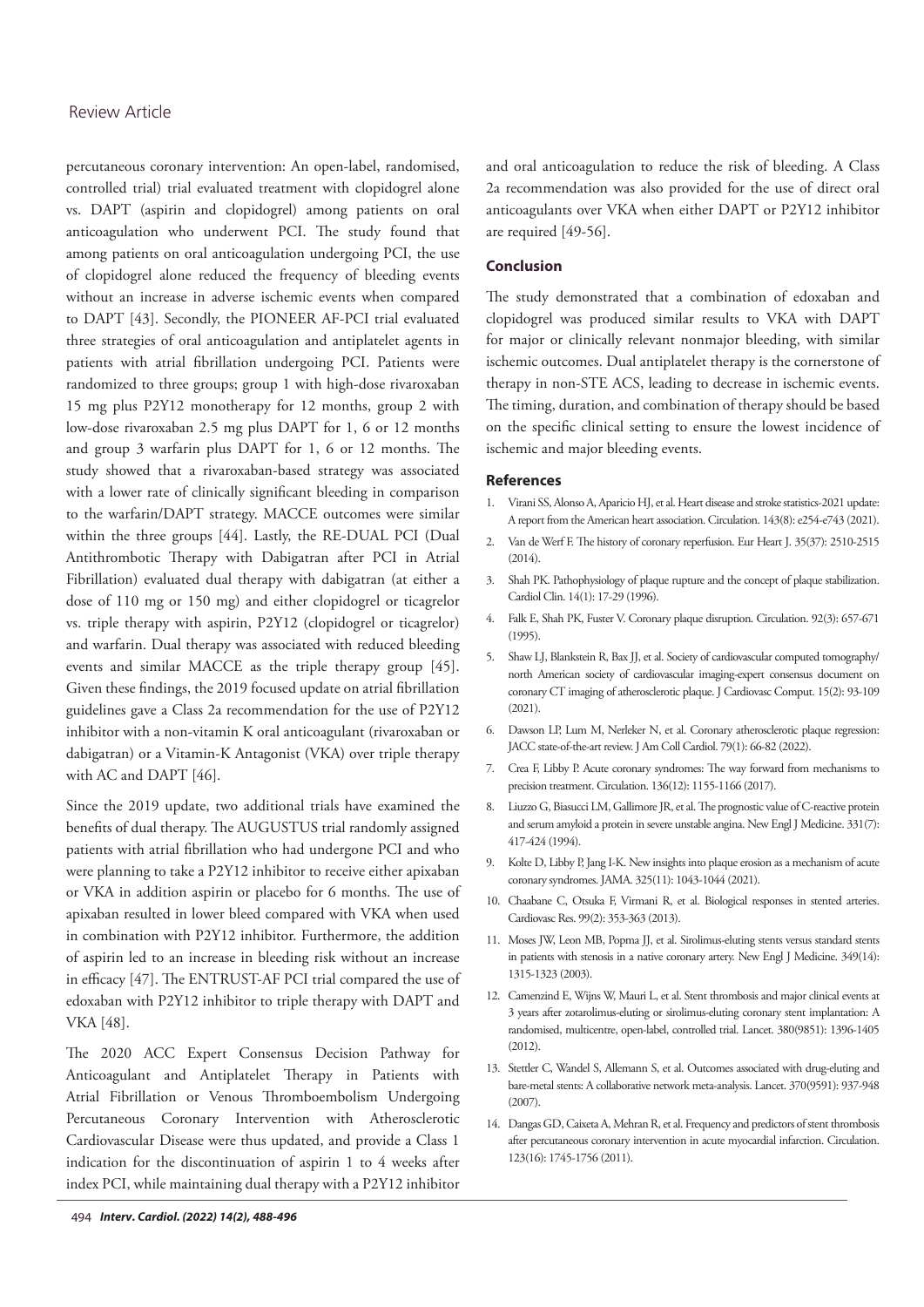- 15. Rodgers GP, Minor ST, Robinson K, et al. The coronary artery response to implantation [of a balloon-expandable flexible stent in the aspirin and non-aspirin-treated swine](https://www.sciencedirect.com/science/article/abs/pii/000287039190506D?via%3Dihub) [model. A](https://www.sciencedirect.com/science/article/abs/pii/000287039190506D?via%3Dihub)m Heart J. 122(3): 640-647 (1991).
- 16. Lewis HD, Davis JW, Archibald DG, et al. [Protective effects of aspirin against acute](https://www.nejm.org/doi/full/10.1056/NEJM198308183090703) [myocardial infarction and death in men with unstable angina-results of a veterans](https://www.nejm.org/doi/full/10.1056/NEJM198308183090703) [administration cooperative study.](https://www.nejm.org/doi/full/10.1056/NEJM198308183090703) New Engl J Medicine. 309(7): 396-403 (1983).
- 17. Group 1-2 (second ISOISC. Randomised trial of intravenous streptokinase, oral aspirin, both, or neither among 17 187 cases of suspected acute myocardial infarction: ISIS-2 (Second International Study of Infarct Survival). Lancet. 332(8607): 349-360 (1988).
- 18. Wijeyeratne YD, Heptinstall S. [Anti-platelet therapy: ADP receptor antagonists: Anti](https://bpspubs.onlinelibrary.wiley.com/doi/10.1111/j.1365-2125.2011.03999.x)[platelet therapy: ADP receptor antagonists. B](https://bpspubs.onlinelibrary.wiley.com/doi/10.1111/j.1365-2125.2011.03999.x)rit J Clin Pharmaco. 72(4): 647-657  $(2011)$
- 19. Yusuf S, Zhao F, Mehta SR, et al. [Effects of clopidogrel in addition to aspirin in patients](https://www.nejm.org/doi/full/10.1056/NEJMoa010746) [with acute coronary syndromes without ST-segment elevation.](https://www.nejm.org/doi/full/10.1056/NEJMoa010746) New Engl J Medicine. 345(7): 494-502 (2001).
- 20. Mehta SR, Yusuf S, Peters RJ, et al. [Effects of pretreatment with clopidogrel and](https://www.thelancet.com/journals/lancet/article/PIIS0140-6736(01)05701-4/fulltext) [aspirin followed by long-term therapy in patients undergoing percutaneous coronary](https://www.thelancet.com/journals/lancet/article/PIIS0140-6736(01)05701-4/fulltext) [intervention: The PCI-CURE study.](https://www.thelancet.com/journals/lancet/article/PIIS0140-6736(01)05701-4/fulltext) Lancet. 358(9281): 527-533 (2001).
- 21. Wiviott SD, Braunwald E, McCabe CH, et al. [Prasugrel vs. clopidogrel in patients](https://www.nejm.org/doi/full/10.1056/NEJMoa0706482) [with acute coronary syndromes.](https://www.nejm.org/doi/full/10.1056/NEJMoa0706482) New Engl J Medicine. 357(20): 2001-2015 (2007).
- 22. Wallentin L, Becker RC, Budaj A, et al. [Ticagrelor versus clopidogrel in patients with](https://www.nejm.org/doi/full/10.1056/NEJMoa0904327) [acute coronary syndromes.](https://www.nejm.org/doi/full/10.1056/NEJMoa0904327) New Engl J Medicine. 361(11): 1045-1057 (2009).
- 23. Schüpke S, Neumann F-J, Menichelli M, et al. [Ticagrelor or prasugrel in patients with](https://www.nejm.org/doi/10.1056/NEJMoa1908973) [acute coronary syndromes.](https://www.nejm.org/doi/10.1056/NEJMoa1908973) New Engl J Med. 381(16): 1524-1534 (2019).
- 24. Writing Committee Members, Lawton JS, Tamis-Holland JE, et al. [2021 ACC/AHA/](https://www.sciencedirect.com/science/article/pii/S0735109721061581?via%3Dihub) [SCAI guideline for coronary artery revascularization a report of the American college of](https://www.sciencedirect.com/science/article/pii/S0735109721061581?via%3Dihub) [cardiology/American heart association joint committee on clinical practice guidelines.](https://www.sciencedirect.com/science/article/pii/S0735109721061581?via%3Dihub) J Am Coll Cardiol. 79(2): e21-e129 (2021).
- 25. Bhatt DL, Stone GW, Mahaffey KW, et al. [Effect of platelet inhibition with cangrelor](https://www.nejm.org/doi/10.1056/NEJMoa1300815) [during PCI on ischemic events.](https://www.nejm.org/doi/10.1056/NEJMoa1300815) New Engl J Medicine. 368(14): 1303-1313 (2013).
- 26. Steg PG, Bhatt DL, Hamm CW, et al. [Effect of cangrelor on periprocedural outcomes](https://linkinghub.elsevier.com/retrieve/pii/S0140673613616153) [in percutaneous coronary interventions: a pooled analysis of patient-level data.](https://linkinghub.elsevier.com/retrieve/pii/S0140673613616153) Lancet Lond Engl. 382(9909): 1981-92 (2013).
- 27. Vaduganathan M, Harrington RA, Stone GW, et al. [Cangrelor with and without](https://www.sciencedirect.com/science/article/pii/S0735109716370176?via%3Dihub) [glycoprotein IIb/IIIa inhibitors in patients undergoing percutaneous coronary](https://www.sciencedirect.com/science/article/pii/S0735109716370176?via%3Dihub) [intervention.](https://www.sciencedirect.com/science/article/pii/S0735109716370176?via%3Dihub) J Am Coll Cardiol. 69(2): 176-185 (2017).
- 28. Capodanno D, Angiolillo DJ. [Pre-Treatment with oral P2Y12 inhibitors in acute](https://www.sciencedirect.com/science/article/pii/S0735109719300944?via%3Dihub) [coronary syndromes without ST-segment elevation the saga continues.](https://www.sciencedirect.com/science/article/pii/S0735109719300944?via%3Dihub) J Am Coll Cardiol. 73(8): 915-918 (2019).
- 29. Montalescot G, Bolognese L, Dudek D, et al. [Pretreatment with prasugrel in non–ST](https://www.nejm.org/doi/10.1056/NEJMoa1308075)[segment elevation acute coronary syndromes.](https://www.nejm.org/doi/10.1056/NEJMoa1308075) New Engl J Medicine. 369(11): 999- 1010 (2013).
- 30. Dworeck C, Redfors B, Angerås O, et al. [Association of pretreatment with P2Y12](https://jamanetwork.com/journals/jamanetworkopen/fullarticle/2771118) [receptor antagonists preceding percutaneous coronary intervention in non–ST](https://jamanetwork.com/journals/jamanetworkopen/fullarticle/2771118)[segment elevation acute coronary syndromes with outcomes.](https://jamanetwork.com/journals/jamanetworkopen/fullarticle/2771118) JAMA Netw Open. 3(10): e2018735 (2020).
- 31. Collet J-P, Thiele H, Barbato E, et al. [2020 ESC Guidelines for the management](https://academic.oup.com/eurheartj/article/42/14/1289/5898842?login=false) [of acute coronary syndromes in patients presenting without persistent ST-segment](https://academic.oup.com/eurheartj/article/42/14/1289/5898842?login=false) [elevation. E](https://academic.oup.com/eurheartj/article/42/14/1289/5898842?login=false)ur Heart J. 42(14): 1289-1367 (2021).
- 32. Costa F, van Klaveren D, James S, et al. [Derivation and validation of the predicting](https://www.sciencedirect.com/science/article/abs/pii/S0140673617303975?via%3Dihub) [bleeding complications in patients undergoing stent implantation and subsequent dual](https://www.sciencedirect.com/science/article/abs/pii/S0140673617303975?via%3Dihub) [antiplatelet therapy \(PRECISE-DAPT\) score: A pooled analysis of individual-patient](https://www.sciencedirect.com/science/article/abs/pii/S0140673617303975?via%3Dihub) [datasets from clinical trials. L](https://www.sciencedirect.com/science/article/abs/pii/S0140673617303975?via%3Dihub)ancet. 389(10073): 1025-1034 (2017).
- 33. Urban P, Mehran R, Colleran R, et al. [Defining high bleeding risk in patients](https://academic.oup.com/eurheartj/article/40/31/2632/5492739?login=false) [undergoing percutaneous coronary intervention: A consensus document from the](https://academic.oup.com/eurheartj/article/40/31/2632/5492739?login=false) [academic research consortium for high bleeding risk](https://academic.oup.com/eurheartj/article/40/31/2632/5492739?login=false). Circulation. 140(3): 240-261 (2019).
- 34. Baber U, Mehran R, Giustino G, et al. [Coronary thrombosis and major bleeding after](https://www.sciencedirect.com/science/article/pii/S0735109716015904?via%3Dihub) [PCI with drug-eluting stents risk scores from PARIS.](https://www.sciencedirect.com/science/article/pii/S0735109716015904?via%3Dihub) J Am Coll Cardiol. 67(19): 2224- 2234 (2016).
- 35. Yeh RW, Secemsky EA, Kereiakes DJ, et al. [Development and validation of a prediction](https://jamanetwork.com/journals/jama/fullarticle/2508253)  [rule for benefit and harm of dual antiplatelet therapy beyond 1 year after percutaneous](https://jamanetwork.com/journals/jama/fullarticle/2508253) [coronary intervention.](https://jamanetwork.com/journals/jama/fullarticle/2508253) JAMA. 315(16): 1735-49 (2016).
- 36. Levine GN, Bates ER, Bittl JA, et al. [2016 ACC/AHA guideline focused update on](https://www.sciencedirect.com/science/article/pii/S0735109716016995?via%3Dihub) [duration of dual antiplatelet therapy in patients with coronary artery disease a report](https://www.sciencedirect.com/science/article/pii/S0735109716016995?via%3Dihub) [of the american college of cardiology/American heart association task force on clinical](https://www.sciencedirect.com/science/article/pii/S0735109716016995?via%3Dihub)  [practice guidelines. J](https://www.sciencedirect.com/science/article/pii/S0735109716016995?via%3Dihub) Am Coll Cardiol. 68(10): 1082-1115 (2016).
- 37. Watanabe H, Domei T, Morimoto T, et al. [The STOPDAPT-2 randomized clinical](https://jamanetwork.com/journals/jama/fullarticle/2736563) [trial. Effect of 1-month dual antiplatelet therapy followed by clopidogrel vs. 12-month](https://jamanetwork.com/journals/jama/fullarticle/2736563) [dual antiplatelet therapy on cardiovascular and bleeding events in patients receiving](https://jamanetwork.com/journals/jama/fullarticle/2736563) [PCI. JA](https://jamanetwork.com/journals/jama/fullarticle/2736563)MA. 321(24): 2414-2427 (2019).
- 38. Vranckx P, Valgimigli M, Jüni P, et al. [Ticagrelor plus aspirin for 1 month, followed](https://www.thelancet.com/journals/lancet/article/PIIS0140-6736(18)31858-0/fulltext) [by ticagrelor monotherapy for 23 months vs aspirin plus clopidogrel or ticagrelor for](https://www.thelancet.com/journals/lancet/article/PIIS0140-6736(18)31858-0/fulltext) [12 months, followed by aspirin monotherapy for 12 months after implantation of a](https://www.thelancet.com/journals/lancet/article/PIIS0140-6736(18)31858-0/fulltext) [drug-eluting stent: A multicentre, open-label, randomised superiority trial.](https://www.thelancet.com/journals/lancet/article/PIIS0140-6736(18)31858-0/fulltext) Lancet. 392(10151): 940-949 (2018).
- 39. Mehran R, Baber U, Sharma SK, et al. [Ticagrelor with or without aspirin in high-risk](https://www.nejm.org/doi/10.1056/NEJMoa1908419) [patients after PCI. N](https://www.nejm.org/doi/10.1056/NEJMoa1908419)ew Engl J Med. 381(21): 2032-2042 (2019).
- 40. Hahn J-Y, Song YB, Oh J-H, et al. [The SMART-CHOICE randomized clinical trial.](https://jamanetwork.com/journals/jama/fullarticle/2736564) [Effect of P2Y12 Inhibitor monotherapy vs. dual antiplatelet therapy on cardiovascular](https://jamanetwork.com/journals/jama/fullarticle/2736564)  [events in patients undergoing percutaneous coronary intervention.](https://jamanetwork.com/journals/jama/fullarticle/2736564) JAMA. 321(24): 2428-2437 (2019).
- 41. Kim B-K, Hong S-J, Cho Y-H, et al. [The TICO randomized clinical trial. Effect of](https://jamanetwork.com/journals/jama/fullarticle/2767161) [ticagrelor monotherapy vs. ticagrelor with aspirin on major bleeding and cardiovascular](https://jamanetwork.com/journals/jama/fullarticle/2767161)  [events in patients with acute coronary syndrome](https://jamanetwork.com/journals/jama/fullarticle/2767161). JAMA. 323(23): 2407-2416 (2020).
- 42. Angiolillo DJ, Rollini F, Storey RF, et al[. International expert consensus on switching](https://www.ahajournals.org/doi/10.1161/CIRCULATIONAHA.117.031164) [platelet P2Y12 receptor–inhibiting therapies.](https://www.ahajournals.org/doi/10.1161/CIRCULATIONAHA.117.031164) Circulation. 136(20): 1955-1975 (2017).
- 43. Dewilde WJ, Oirbans T, Verheugt FW, et al. [Use of clopidogrel with or without aspirin](https://www.sciencedirect.com/science/article/abs/pii/S0140673612621771?via%3Dihub)  [in patients taking oral anticoagulant therapy and undergoing percutaneous coronary](https://www.sciencedirect.com/science/article/abs/pii/S0140673612621771?via%3Dihub) [intervention: An open-label, randomised, controlled trial.](https://www.sciencedirect.com/science/article/abs/pii/S0140673612621771?via%3Dihub) Lancet. 381(9872): 1107- 1115 (2013).
- 44. Gibson CM, Mehran R, Bode C, et al. [Prevention of bleeding in patients with atrial](https://www.nejm.org/doi/10.1056/NEJMoa1611594) [fibrillation undergoing PCI.](https://www.nejm.org/doi/10.1056/NEJMoa1611594) New Engl J Medicine. 375(25): 2423-2434 (2016).
- 45. Cannon CP, Bhatt DL, Oldgren J, et al. [Dual antithrombotic therapy with dabigatran](https://www.nejm.org/doi/10.1056/NEJMoa1708454) [after PCI in atrial fibrillation.](https://www.nejm.org/doi/10.1056/NEJMoa1708454) New Engl J Medicine. 377(16): 1513-1524 (2017).
- 46. January CT, Wann LS, Calkins H, et al. [2019 AHA/ACC/HRS focused update of](https://www.ahajournals.org/doi/10.1161/CIR.0000000000000665) [the 2014 AHA/ACC/HRS guideline for the management of patients with atrial](https://www.ahajournals.org/doi/10.1161/CIR.0000000000000665) [fibrillation a report of the American College of Cardiology/American Heart Association](https://www.ahajournals.org/doi/10.1161/CIR.0000000000000665)  [Task Force on Clinical Practice Guidelines and the Heart Rhythm Society.](https://www.ahajournals.org/doi/10.1161/CIR.0000000000000665) J Am Coll Cardiol. 74(1): 104-132 (2019).
- 47. Lopes RD, Heizer G, Aronson R, et al. [Antithrombotic therapy after acute coronary](https://www.nejm.org/doi/10.1056/NEJMoa1817083) [syndrome or PCI in atrial fibrillation. N](https://www.nejm.org/doi/10.1056/NEJMoa1817083)ew Engl J Med. 380(16): 1509-1524 (2019).
- 48. Vranckx P, Valgimigli M, Eckardt L, et al. [Edoxaban-based versus vitamin K antagonist](https://www.sciencedirect.com/science/article/abs/pii/S0140673619318720?via%3Dihub)[based antithrombotic regimen after successful coronary stenting in patients with atrial](https://www.sciencedirect.com/science/article/abs/pii/S0140673619318720?via%3Dihub)  [fibrillation \(ENTRUST-AF PCI\): A randomised, open-label, phase 3b trial.](https://www.sciencedirect.com/science/article/abs/pii/S0140673619318720?via%3Dihub) Lancet. 394(10206): 1335-1343 (2019).